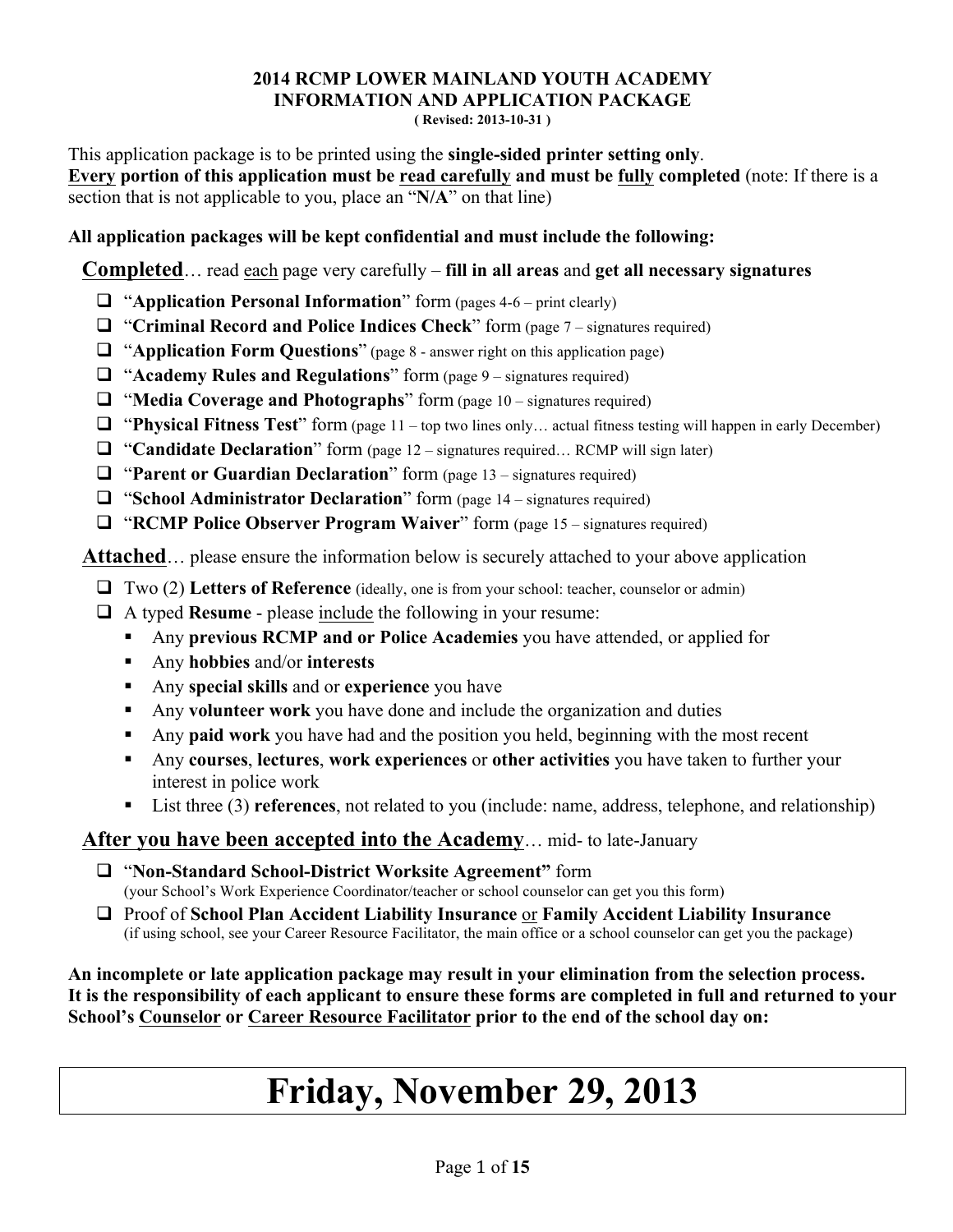#### **RCMP LOWER MAINLAND YOUTH ACADEMY APPLICATION**

Dear SD43 Academy Applicant:

This program is designed for the participation of fifty **high school students aged 16 to 18** (as of December 31, 2013) who are interested in police work as a possible future career. The five Public School Districts of Burnaby, Coquitlam, North Vancouver, Richmond and Surrey have initiated a partnership agreement with the RCMP to provide this unique opportunity. **Each school district puts forth 10 students** to the Academy.

This year's RCMP Youth Academy will be held from **Wednesday, April 16, 2014 to Thursday, April 24, 2014**, inclusive [Easter (long) Weekend and two school days before and after this weekend].

This program is designed to place the students in a simulated RCMP training environment and involves roleplaying the realities of policing. The students that successfully complete each phase of the selection process will attend the Academy and experience some of the variety of activities that an RCMP Cadet would experience but in a condensed format. Students will receive instruction and lectures on law, social and communication skills, physical training, as well as some police tactics and variety of other topics. Students will be involved in a great deal of role-playing scenarios where they will take turns taking on the role of a police officer or will be observing the role play in order to share their observations at the end. This process will require students to speak in front of groups while being evaluated by the instructional staff and their peers. Students will be required to work in a team and partake in all the planned activities.

#### **A study manual will be handed out prior to the Academy. Pre-reading is required prior to attending and the students will be tested on the material on the first day of the Academy.**

The overall **cost for the candidate** to participate is **\$475**. A uniform, meals, lodging and stationary items will be supplied. A list of Academy rules will be given to each successful candidate; participants not complying with these rules or arriving with physical or other limitations that preclude their full participation will be sent home without a refund. If a candidate cancels before the academy begins, monies may not be refunded.

This Academy is an excellent learning experience, but will be extremely challenging both mentally and physically. If you have any questions, please contact your school's Counselor, Career Resource Facilitator, Work Experience Teacher, or RCMP School Liaison Officer.

Thank you for interest in participating in this unique learning experience.

Sincerely,

Cons. E. McAvoy *– RCMP Coquitlam Detachment* Cons. C. Payette *– RCMP Coquitlam Detachment* Cons. J. Christofferson *– RCMP Coquitlam Detachment* Doug MacLean *– Coquitlam SD43* Frank Gigliotti *– Coquitlam SD43*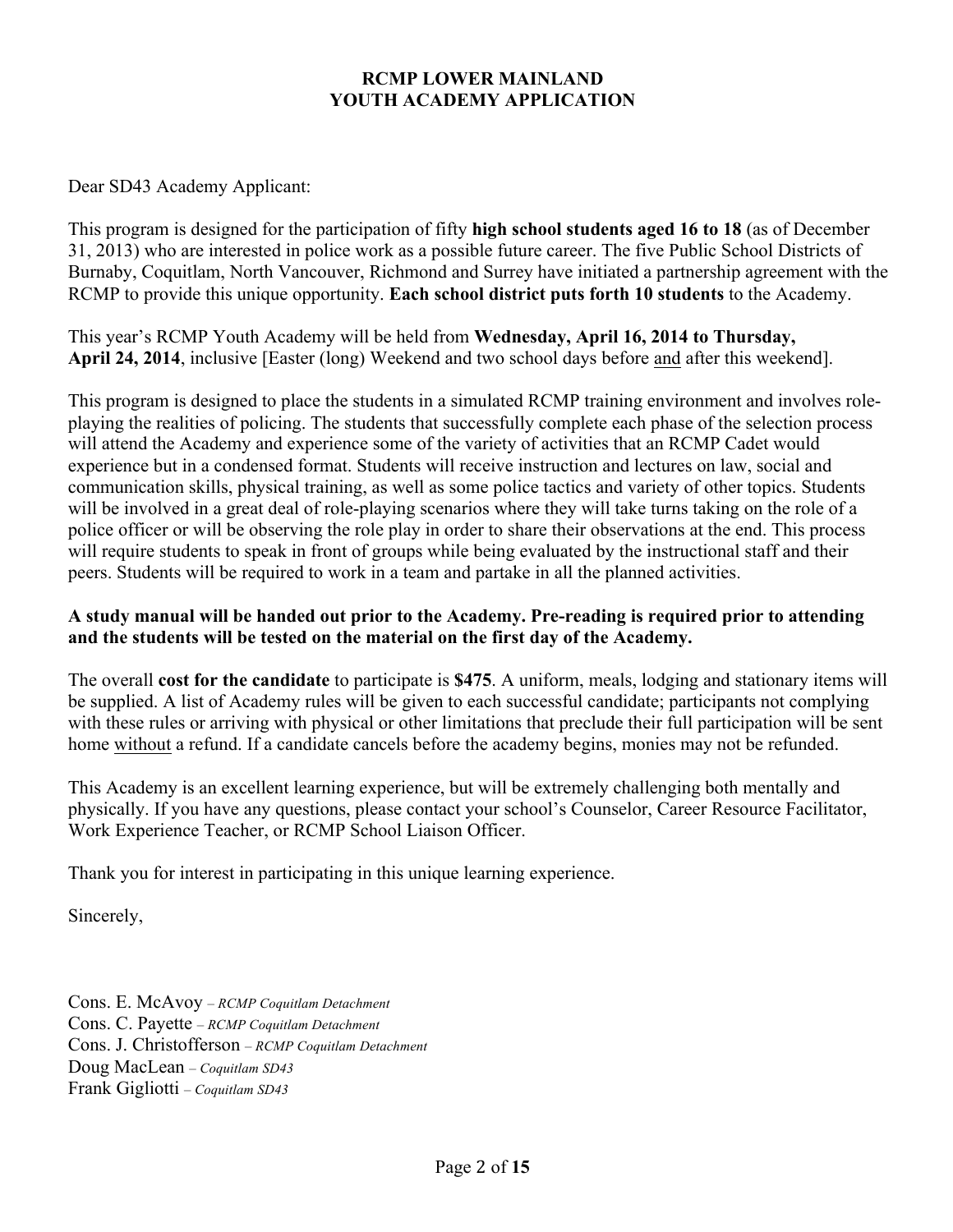#### **RCMP YOUTH ACADEMY REQUIREMENTS AND INFORMATION**

Applications are open to students attending public secondary school in the Municipalities of Burnaby, Coquitlam, North Vancouver, Richmond and Surrey. The applicants must meet the following criteria to be considered:

- " Be 16 years of age (as of December 31, 2013)
- " Have genuine interest in police work as a career
- " Be in good standing in all classes
- " Have a good "attendance" and "late" record at school
- " Display a willingness to: communicate, work cooperatively with others, and take direction
- Complete the application package
- " Be able to communicate effectively (orally, reading and writing) in English
- Be recommended by school staff
- " Be physically fit, healthy and successfully complete the physical fitness test as per attached application
- Be a non-smoker for the length of the Academy
- " Forgo the use of personal electronic, media storage and communication devices for the duration of the Academy **(These devices are not to be brought to the Academy)**
- " Adhere to the RCMP standards of dress and grooming for uniformed police officers **(See Section 9 on Page 9 of this application)**
- " Complete the top portion of the form for a criminal record and police indices check. **Do not take this form to an RCMP Detachment**. RCMP members from your detachment who are involved in the Youth Academy will conduct a criminal record check for you.
- " Students who have previously attended and completed the RCMP Youth Academy are not eligible to apply again.

#### **Medical Issues**

- " Police Officers must maintain a high level of fitness to perform their duties effectively and professionally. At the RCMP Youth Academy, you will be expected to be in good condition as well as injury and illness free. Any information regarding injuries or illness must be disclosed immediately to the Academy staff. The report of injuries, illness or medical conditions does not necessarily exclude participation at the RCMP Youth Academy. However, if the injury, illness or medical condition surfaces during the activities at the RCMP Youth Academy, the student may be sent home. All information regarding injuries, illness and medical conditions will remain confidential.
- The physical components of the RCMP Youth Academy include a conditioning program, participation in team sport games, and simulations of police scenarios involving apprehending and controlling subjects.
- " The students will be exposed to a rigorous simulated physical ability requirement evaluation, which is similar to that currently required for RCMP applicants. Completion of this test requires participants to perform at near maximum heart rates, challenge upper body strength, muscular endurance and coordination skills.
- It is the recommendation of the RCMP Youth Academy to undergo a medical examination by a physician if the applicant or the parents or guardians have concerns.
- " The candidates must have proof of personal school plan insurance. An application can be obtained from your school.

#### **Selection Process**

- " Applications must be handed into your School Career Facilitator by the date listed at the bottom of page 1 of this application.
- " Upon successful completion of security screening, candidates will be contacted by:
	- a school district personal to participate in the physical fitness testing sometime in mid-December or early January, depending on RCMP availability and/or weather condidtions
	- the RCMP to participate in the oral personal interview process sometime around the third week of January.
- " Final selections will be made by **Friday, January 31, 2014**. All interviewed students will be notified in writing of their standing shortly thereafter.
- " A **MANDATORY** information meeting for students and their parents will be held on **Wednesday, March 12, 2014, at 7 p.m.** at the Schou Center located at 4041 Canada Way, Burnaby, BC. Uniform measurements, ID photos will be taken at that time, as well as other pertinent information. Student and parent questions can also be answers. Pre-reading study material will also be issued.
- " **All Alternate Candidates MUST attend this meeting.**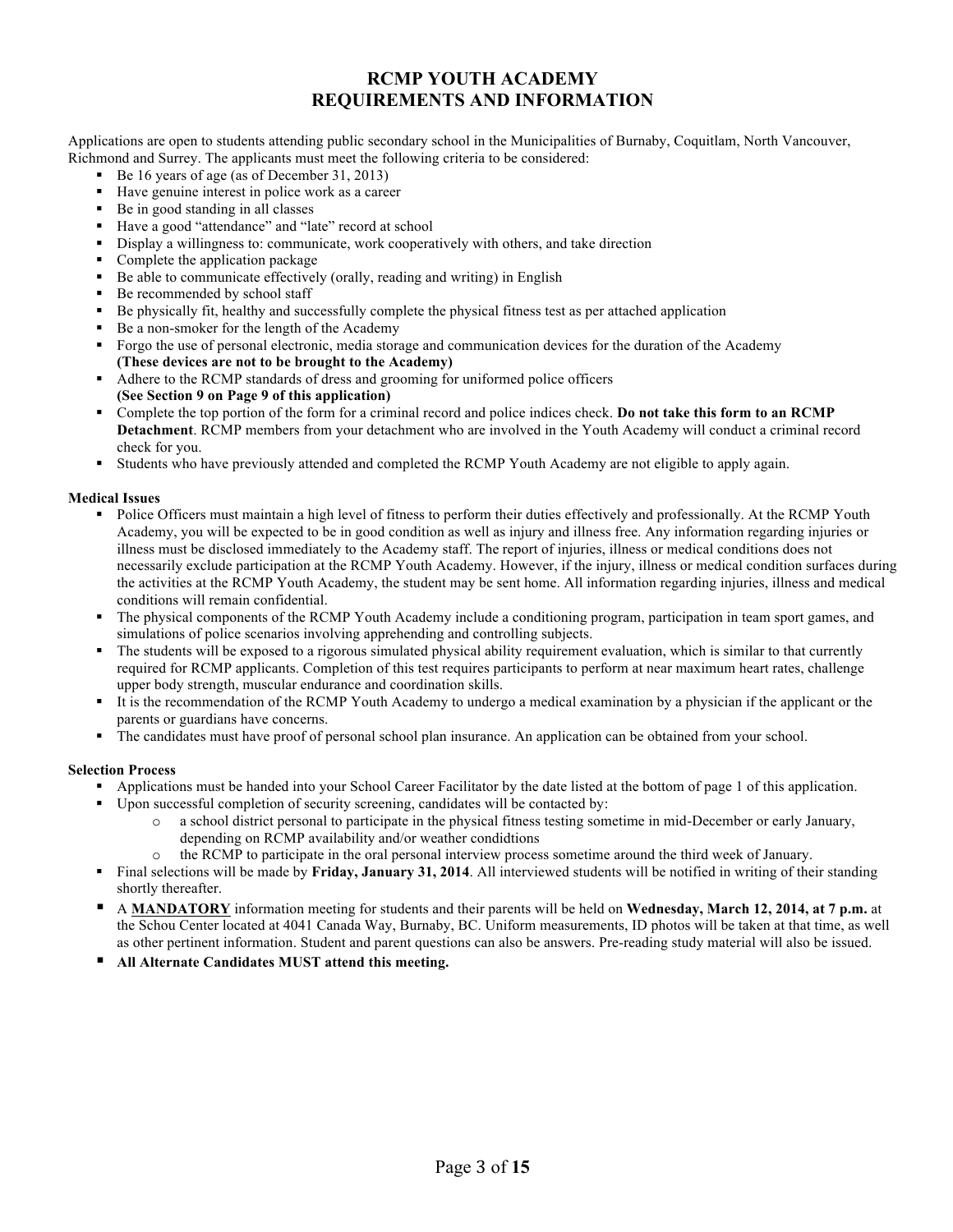#### **RCMP YOUTH ACADEMY PERSONAL INFORMATION FORM**

## **RCMP / STAFF USE ONLY:**

Section Number: \_\_\_\_\_\_\_ Dorm:

## **Please print very clearly**

#### **SCHOOL INFORMATION:**

| School Name:                   |  |        |  |  |
|--------------------------------|--|--------|--|--|
| School District:               |  |        |  |  |
| Present Grade: 10 11 12        |  | other: |  |  |
| School Contact Name and title: |  |        |  |  |
| School Telephone:              |  |        |  |  |

#### **PERSONAL INFORMATION:**

|                     | Full LEGAL Name: (last) (first) (first)                                                         | (middle)                                                                                                                                                                                                                               |
|---------------------|-------------------------------------------------------------------------------------------------|----------------------------------------------------------------------------------------------------------------------------------------------------------------------------------------------------------------------------------------|
|                     |                                                                                                 |                                                                                                                                                                                                                                        |
|                     | Address: <u>(street)</u> (street) (city)                                                        |                                                                                                                                                                                                                                        |
|                     |                                                                                                 | (postal code)                                                                                                                                                                                                                          |
|                     |                                                                                                 |                                                                                                                                                                                                                                        |
|                     |                                                                                                 |                                                                                                                                                                                                                                        |
|                     |                                                                                                 |                                                                                                                                                                                                                                        |
|                     |                                                                                                 |                                                                                                                                                                                                                                        |
|                     |                                                                                                 | Have you lived in another city, province or country?<br><u>Letter and the substantial of the substantial of the substantial of the substantial of the substantial of the substantial of the substantial of the substantial of the </u> |
|                     |                                                                                                 | If you have, "where", "when" (show time frame)? (ex: Calgary, Alberta from January 2009 to July 2011):                                                                                                                                 |
|                     | Date of Birth $(year - month - day)$ :                                                          |                                                                                                                                                                                                                                        |
|                     | Place of Birth (city, province, country). 2014. The control of Birth (city, province, country). |                                                                                                                                                                                                                                        |
| Gender: male female |                                                                                                 |                                                                                                                                                                                                                                        |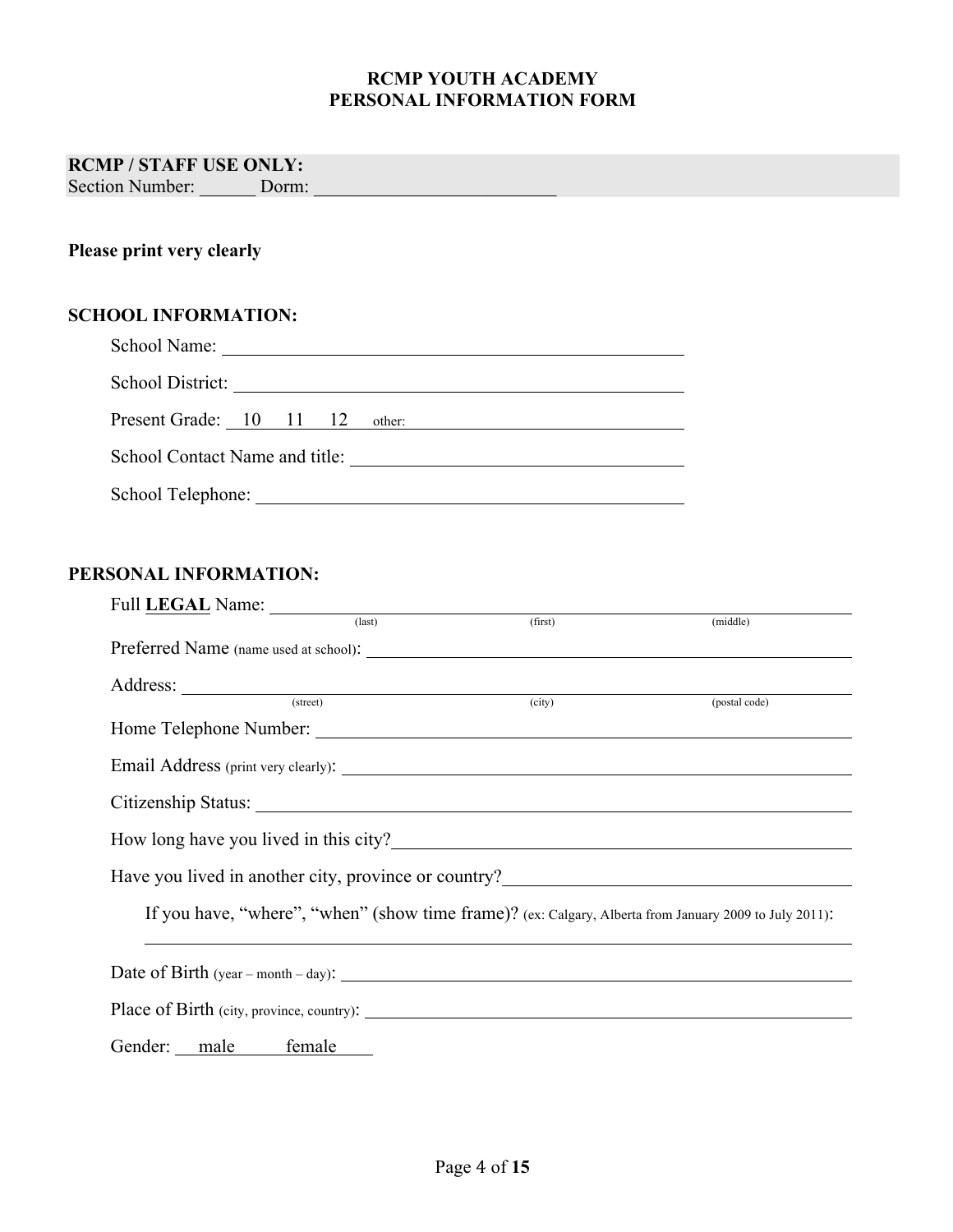| Hair Color:       |                                                |
|-------------------|------------------------------------------------|
| Eye Color:        |                                                |
|                   |                                                |
| Weight: kg        |                                                |
|                   |                                                |
|                   |                                                |
|                   | If "Yes", what is your Drivers License Number: |
| Care Card Number: |                                                |

IN THE EVENT THAT A STUDENT BECOMES ILL OR INJURED WHILE AT THE ACADEMY THREE (3) EMERGENCY CONTACTS ARE REQUIRED. Please list them in the order of who should be called first. Please only list contacts who live in the Lower Mainland and who will be available during the Academy. Whenever possible Emergency Contacts should be Parents, Legal Guardians or Relatives.

|  | 1. CONTACT:                               |              |        |  |
|--|-------------------------------------------|--------------|--------|--|
|  | (Last Name)                               | (First Name) |        |  |
|  |                                           |              |        |  |
|  |                                           |              |        |  |
|  | Address: <u>Contract (Street Address)</u> | (City)       |        |  |
|  | Telephone Numbers:                        |              |        |  |
|  | (Home)                                    | (Cell)       | (Work) |  |
|  |                                           |              |        |  |
|  |                                           |              |        |  |
|  | 2. CONTACT:                               |              |        |  |
|  | (Last Name)                               | (First Name) |        |  |
|  |                                           |              |        |  |
|  |                                           |              |        |  |
|  | (Street Address)                          | (City)       |        |  |
|  |                                           |              |        |  |
|  | (Home)                                    | (Cell)       | (Work) |  |
|  |                                           |              |        |  |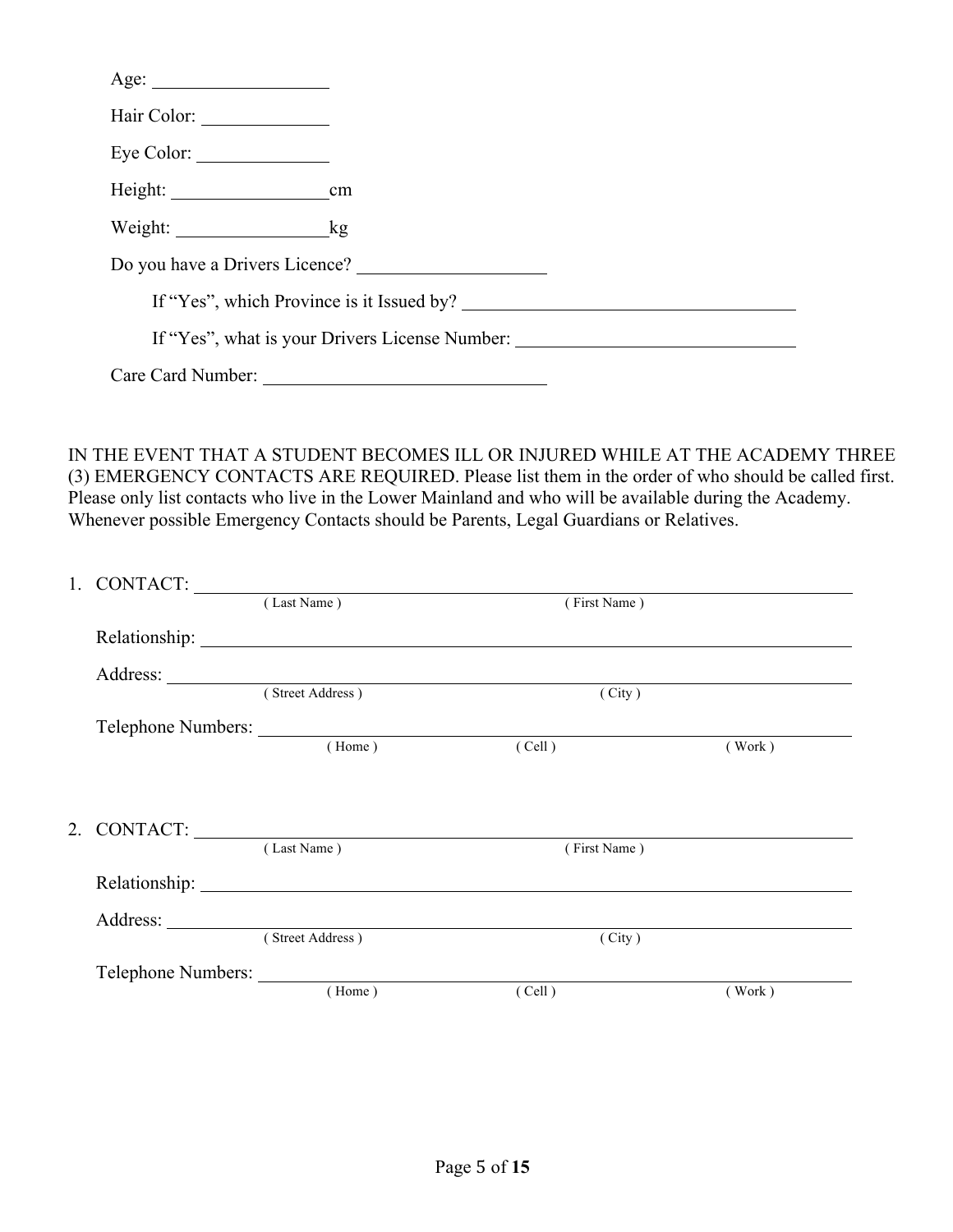|                             | 3. CONTACT: (Last Name)          | (First Name)                                                                                                                                                                                                                                                                    |        |
|-----------------------------|----------------------------------|---------------------------------------------------------------------------------------------------------------------------------------------------------------------------------------------------------------------------------------------------------------------------------|--------|
|                             |                                  |                                                                                                                                                                                                                                                                                 |        |
|                             |                                  |                                                                                                                                                                                                                                                                                 |        |
|                             | Address: <u>Contract Address</u> | (City)                                                                                                                                                                                                                                                                          |        |
|                             |                                  | Telephone Numbers: (Home) (Cell)                                                                                                                                                                                                                                                | (Work) |
| <b>MEDICAL INFORMATION:</b> |                                  |                                                                                                                                                                                                                                                                                 |        |
|                             |                                  |                                                                                                                                                                                                                                                                                 |        |
|                             |                                  |                                                                                                                                                                                                                                                                                 |        |
|                             |                                  |                                                                                                                                                                                                                                                                                 |        |
|                             | Please list any food allergies:  |                                                                                                                                                                                                                                                                                 |        |
|                             |                                  | ,我们也不会有一个人的人,我们也不会有一个人的人,我们也不会有一个人的人,我们也不会有一个人的人。""我们的人,我们也不会有一个人的人,我们也不会有一个人的人,<br>Please list any conditions you have which might require consideration within certain types of educational<br>or occupational environments: (For example: Dyslexia, Epilepsy, Diabetes, etc) |        |
|                             |                                  | Please list any conditions, injuries or illnesses affecting your physical activity:                                                                                                                                                                                             |        |
| please explain:             |                                  | If you have been under the care of a Doctor for ANY reason within the preceding two (2) years                                                                                                                                                                                   |        |
|                             |                                  | If you are currently on any medications please list them and include the reason for taking them:                                                                                                                                                                                |        |
|                             |                                  |                                                                                                                                                                                                                                                                                 |        |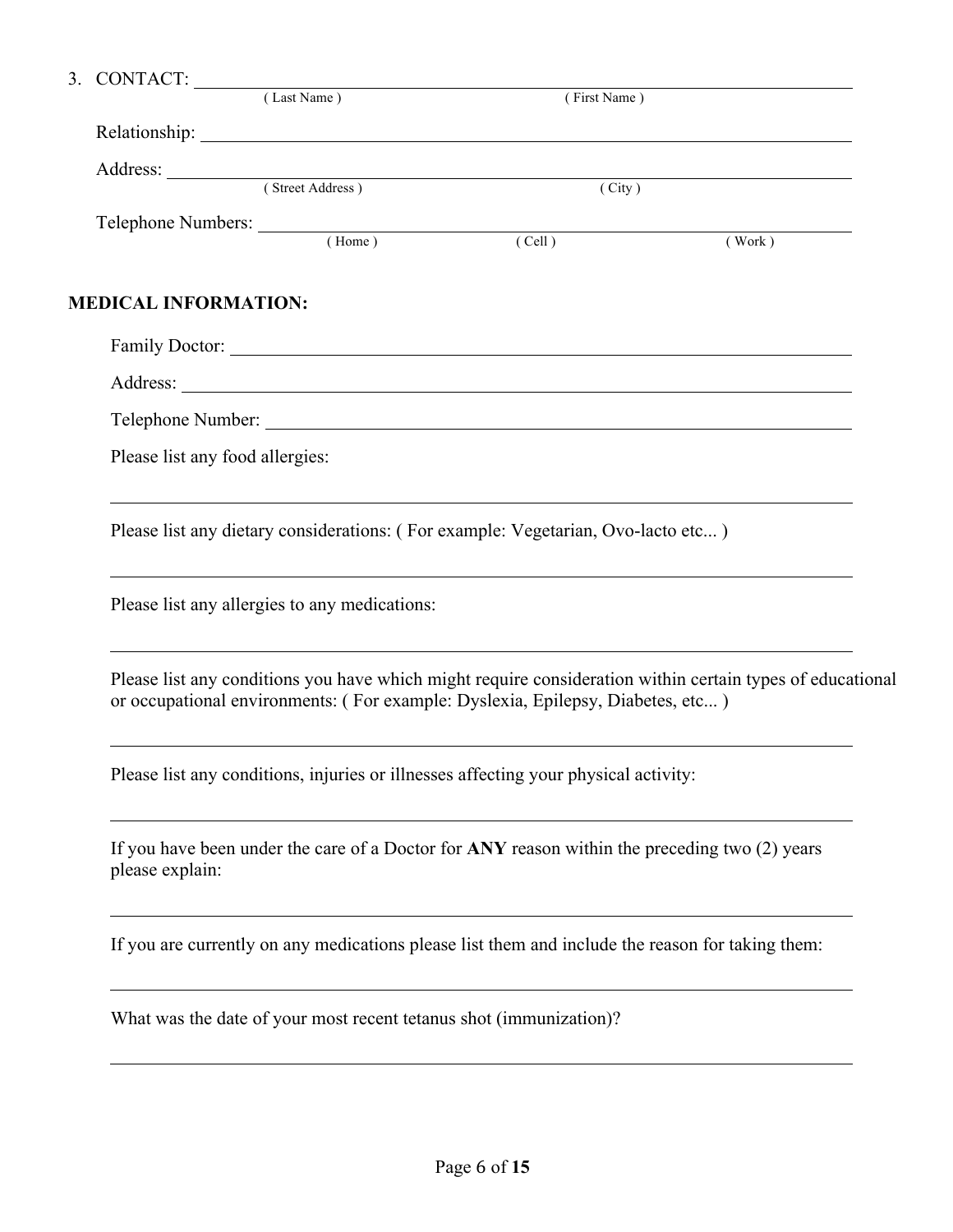#### **RCMP CRIMINAL RECORD AND POLICE INDICES CHECK (Please Print)**

Your Name:

- 1. To your knowledge, have you, or any of your family members, ever been the subject of a police criminal investigation? If so, please explain.
- 2. I, 1. 1. 2. I, 2. External property and the Royal Canadian Mounted by the Royal Canadian Mounted Police to obtain all information necessary to qualify me in this Work Experience Program. It is understood that the RCMP will have final authority in the approval or rejection of an application, and whose decision or the criteria, or method of arriving at such a decision, will not be questioned or objected to by me, and I will bear no grievance against the RCMP in this respect.

#### **Note: Any false, misleading or omitted information with respect to this application will be grounds for; removal from the application process or, if accepted, immediate removal from the academy.**

| <b>Applicant Signature</b>   | Date: $(yyy/mm/dd)$  |
|------------------------------|----------------------|
|                              |                      |
| Parent or Guardian Signature | Date: $(yyyy/mm/dd)$ |

## **RCMP / STAFF USE ONLY:**

(These check boxes are for police use only, please check applicable box)

- $\Box$  CPIC Persons Check:
- **Q** CPIC CNI And CR:
- **I.** PIRS PROS PRIME:
- $\Box$  Driving Record:

| <b>Interview Notes:</b>                  |
|------------------------------------------|
| <b>Police Interview Recommendations:</b> |

| Police Interviewer Name: | Date: | Approved: Y / N |
|--------------------------|-------|-----------------|
|--------------------------|-------|-----------------|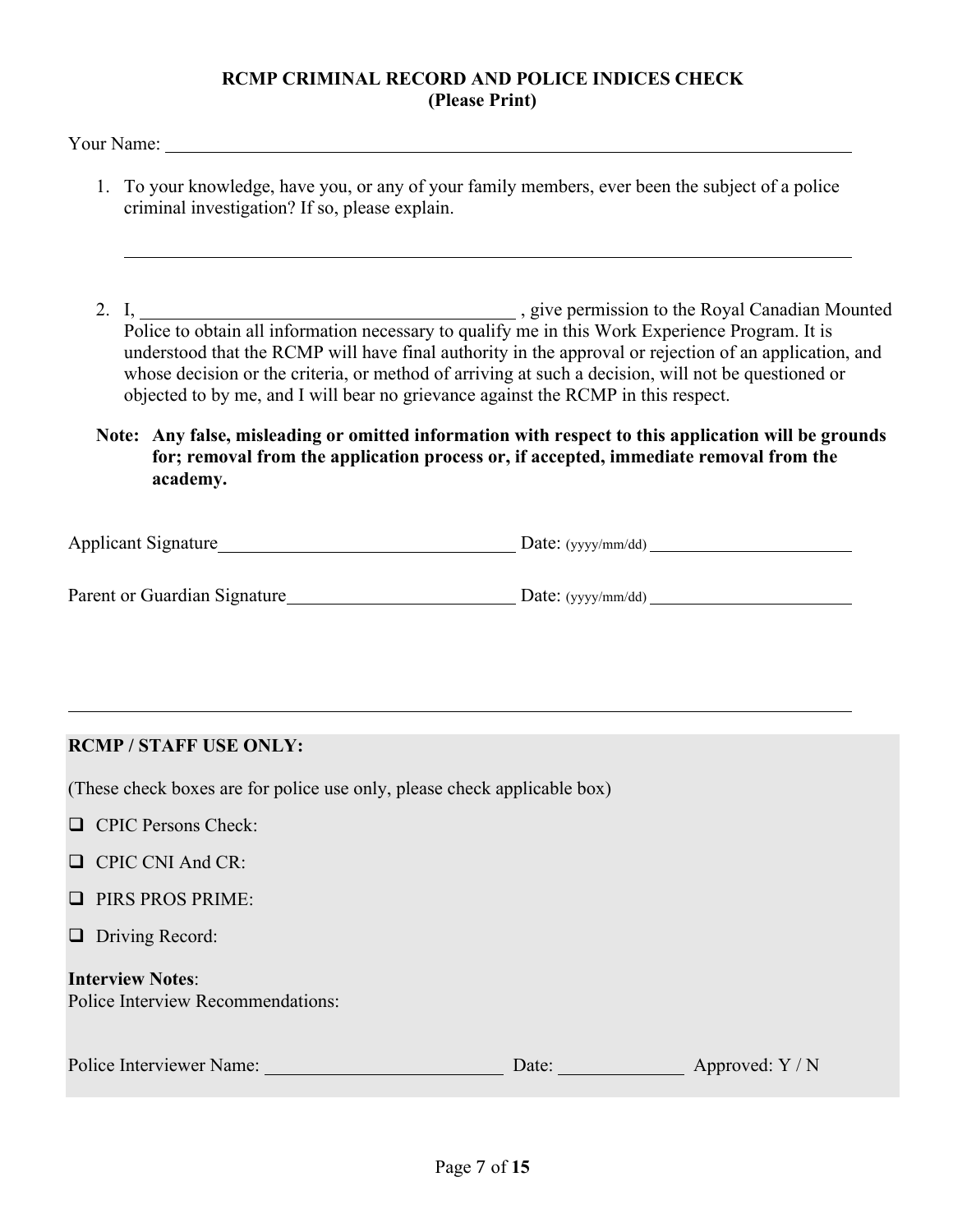#### **APPLICATION FORM QUESTIONS (Please Print)**

Why do you wish to take part in this program?

In your own handwriting, explain your view of Police Officers role in society.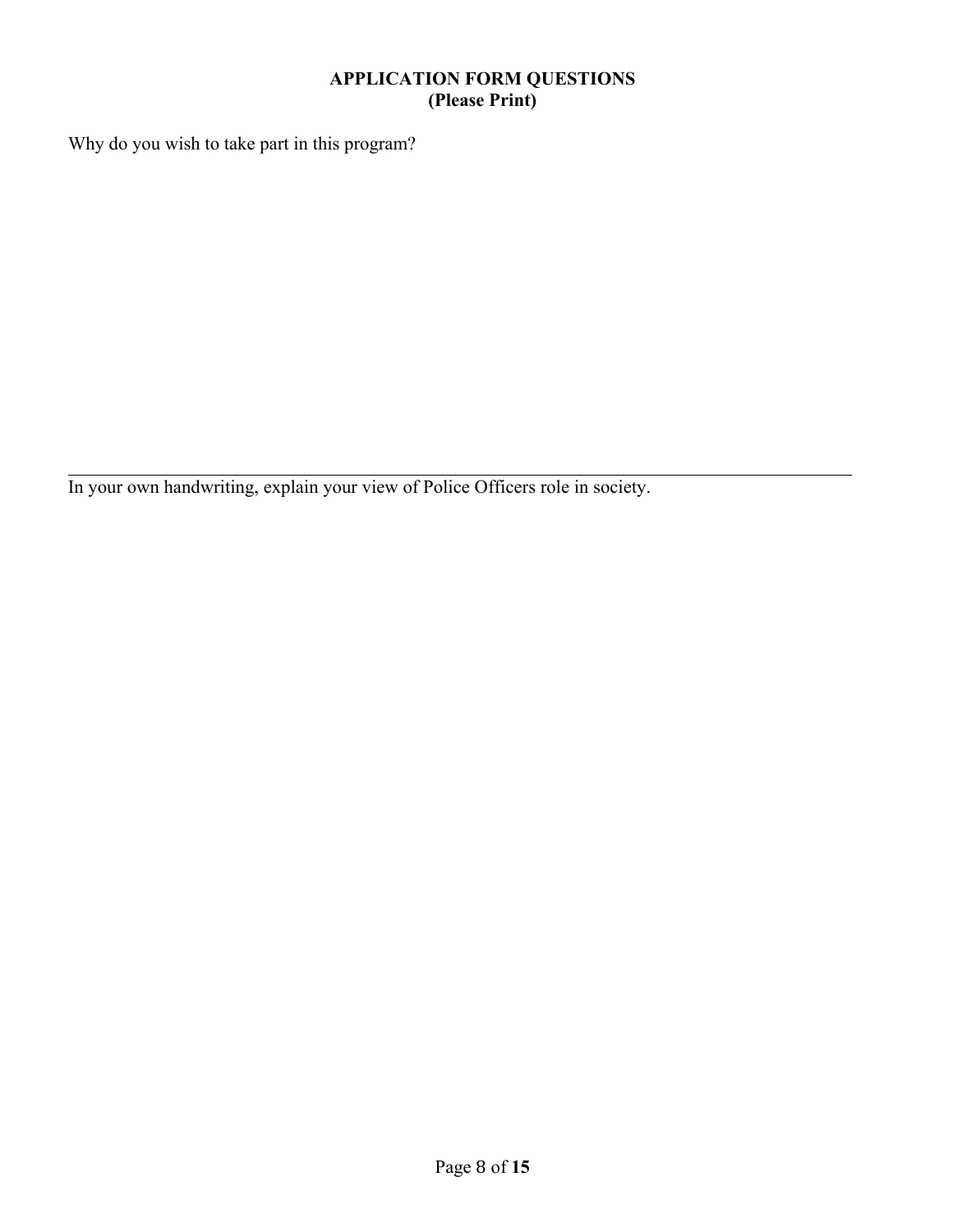#### **RCMP YOUTH ACADEMY RULES AND REGULATIONS**

- 1. Once at the Academy site, candidates shall not leave the Stillwood Camp and Conference Centre property without specific direction from staff.
- 2. Candidates shall turn in all medications to the Academy Medical Staff immediately upon arrival. Designated staff will monitor the taking of medication as prescribed. Ana-kits and inhalers shall be reported upon arrival; however, will be retained by the candidate.
- 3. Alcohol, non-prescription drugs and any other intoxicants are prohibited.
- 4. Smoking is not permitted at the Academy at any time.
- 5. Candidates shall not enter the accommodations or rooms of the opposite gender, unless accompanied by a staff member.
- 6. Candidates shall remain in their assigned living quarters from 2130 to 0530 hours, unless specifically directed otherwise by staff or in the event of an emergency.
- 7. Candidates are responsible to ensure the cleanliness and organization of facilities, including assigned candidate quarters (dorms) in accordance with directions from staff. Personal quarters ( dorms ) will be subject to daily inspections.
- 8. Candidates shall use only those camp facilities assigned to them and not make use of other facilities or amenities without specific direction from a staff member.
- 9. Candidates shall comply with basic RCMP dress, deportment and personal grooming regulations for **uniform RCMP personnel**. The issued uniform, including hats, will be worn when and as directed. **Both male and female candidates will;**  remove all jewelry, rings, bracelets, necklaces, earrings, oral piercings and all other body piercings that are not covered by clothing, for the duration of the Academy. Wrist watches are strongly recommended. Hair that is coloured must be of a naturally occurring colour. Hair may not be spiked up. Nail polish and cosmetic products are not to be worn. For allergy reasons, the Academy is a scent free environment. **Male candidates will;** have a their hair cut in a style that is above the collar of a collared shirt (not a t-shirt) Hair must be cut so that will not cover the ears. Bangs are not to cover the eyes or eyebrows. Sideburns are to be no longer than the top third of the ear. Faux-hawks are not acceptable. All male candidates will be clean-shaven and will shave daily if necessary. A trimmed moustache is acceptable. Goatees, beards and long sideburns are not acceptable.
- **10. Female candidates will;** maintain their hair up and off the collar, away from the ears and clear of the forehead. **The above regulations are general and do not detail the provisions which are in place to accommodate religious and cultural beliefs. These can be addressed individually, upon the request of candidates.**
- 11. Personal electronic devices ( laptops, iPods, cell phones, blackberries etc... ) are not permitted at the Academy.
- 12. Due to the compressed format of the Academy syllabus there are no provisions in place to accommodate time away from the Academy or for visits at the Academy site.
- 13. Candidates must, at all times, follow and obey all directions from the Academy staff.
- 14. Full disclosure of any injuries or illness must be made to an Academy staff member, prior to or during the Academy. The disclosure is to ensure the continued health of the Candidate.

#### **Important Notice for Parents and Candidates:**

#### **Any candidate who fails to comply with rules, regulations, staff directions or staff guidance, or who become disruptive to the Academy, may have their participation in the Academy cancelled and will be immediately returned home at their own expense without any refund of the student fees.**

By signing you hereby declare that you have read and understood the Rules and Regulations.

| <b>Applicant Signature</b>   | Date: $(yyy/mm/dd)$ |
|------------------------------|---------------------|
| Parent or Guardian Signature | Date: $(yyy/mm/dd)$ |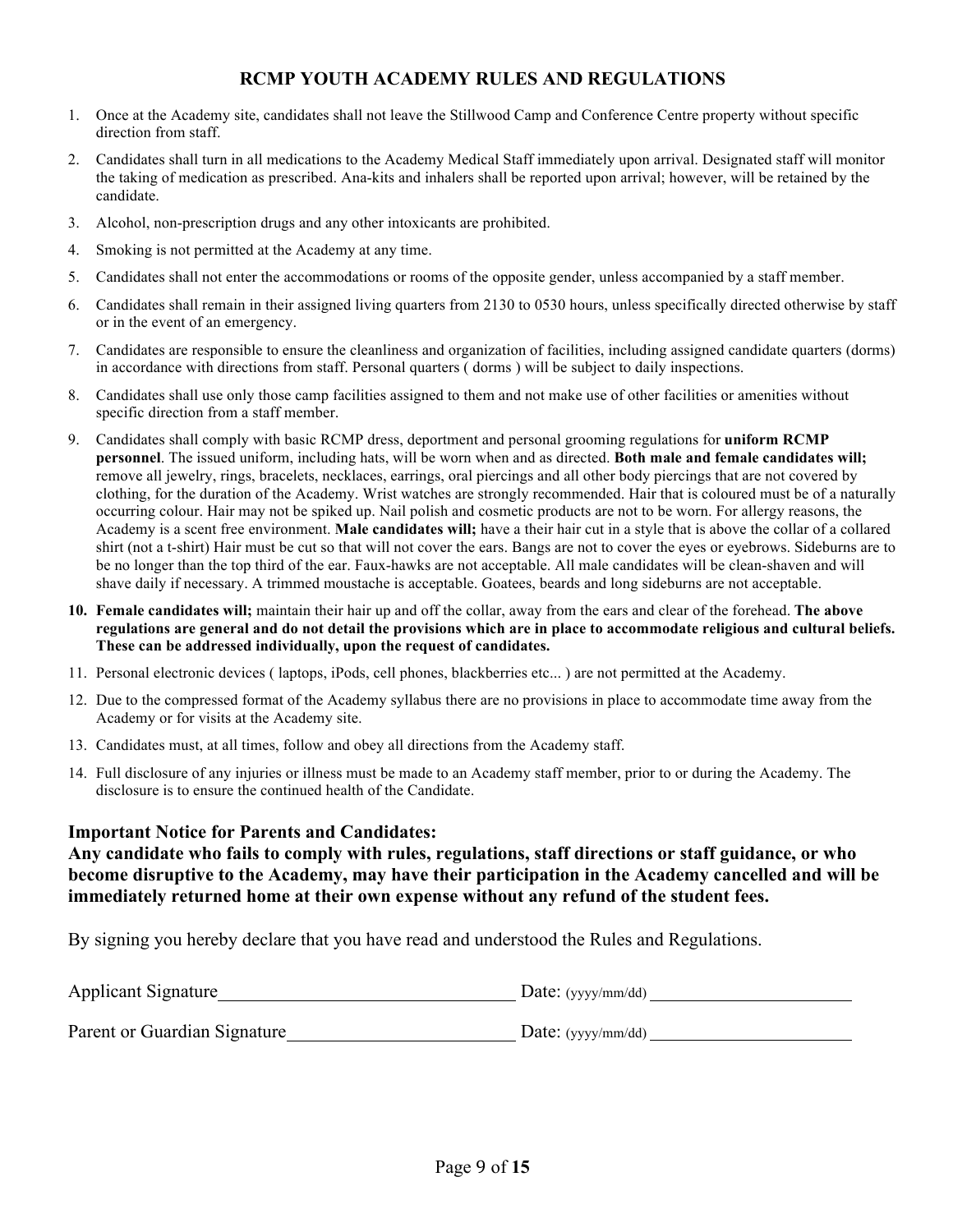#### **MEDIA COVERAGE AND PHOTOGRAPHS NOTICE TO PARENTS**

The *Freedom of Information and Protection of Privacy* legislation came into effect for schools in the fall of 1994. To ensure that we are complying with the legislation, please read the following information carefully.

**Media Coverage And Photographs:** From time to time the school receives requests from newspaper and television reporters to visit our schools and Partnership Programs to do a story about some aspect of the school or its programs.

Requests of this nature are given careful consideration and approval may only be granted by the Principal and the Superintendent of Schools. There is a possibility the reporters will want to take photographs or film footage to accompany their story. While the schools attempt to cooperate with the media wherever possible, the school districts recognize there are instances where publicity of this nature is not welcome by individuals.

As well, in the school districts district staff are allowed to photograph individual students and groups of students to commemorate events and to promote various educational, sports and cultural events taking place in the district.

Therefore, parents may not wish their child to appear in a newspaper photograph or to be televised while involved in school activities, or have their child photographed by district staff for promotional purposes. Accordingly, please tick off the appropriate box below and please sign the form below and the schools will work with you and your child to minimize the possibility of this happening.

! **I do not** wish my child to be involved in media coverage or to be photographed by district staff

! **I agree** my child **may be** involved in media coverage and may be photographed by district staff

| <b>Student Name:</b>                    | School Name: |
|-----------------------------------------|--------------|
| Parent or Guardian name (please print): |              |
| Parent or Guardian Signature:           | Date:        |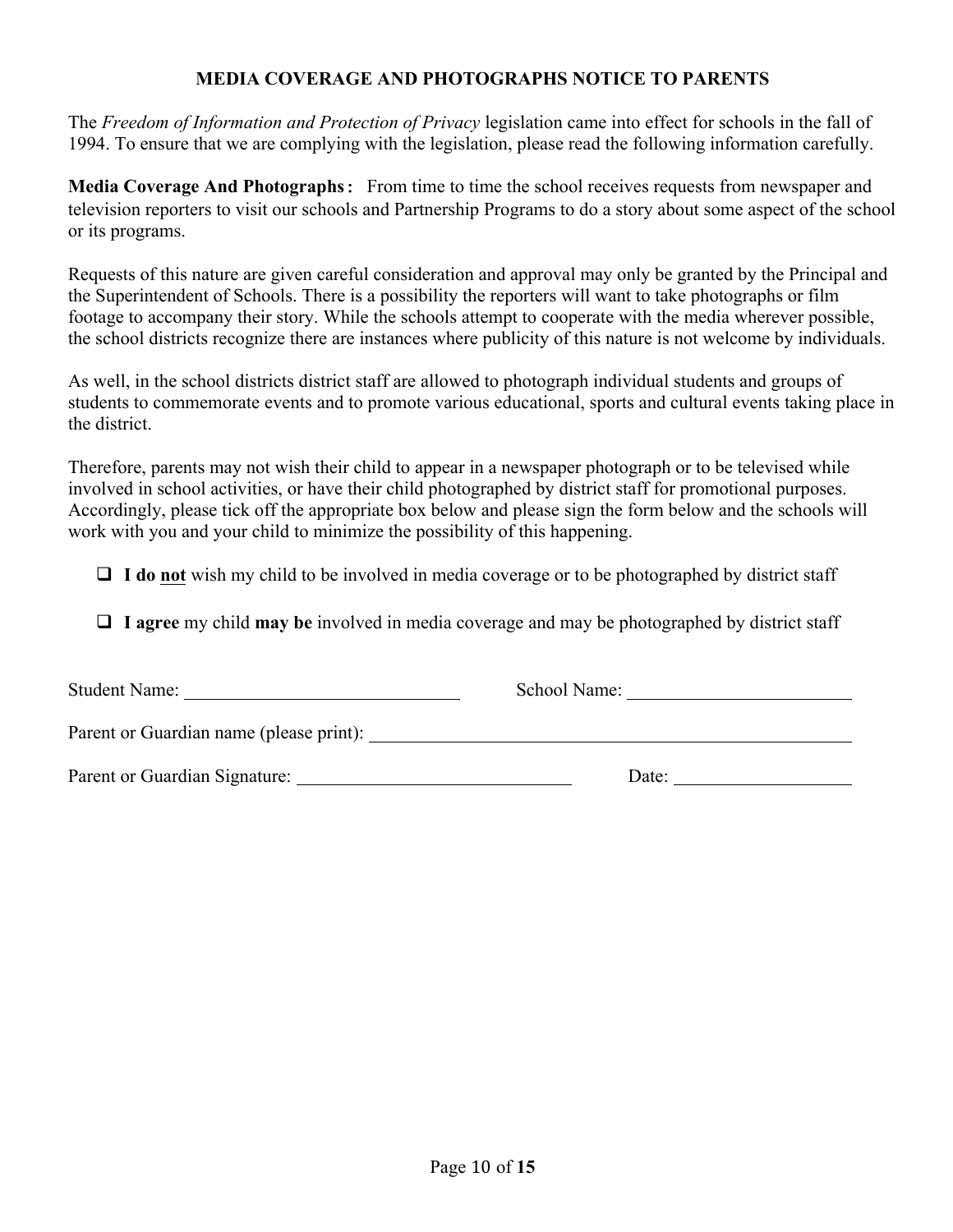### **RCMP YOUTH ACADEMY STANDARD PHYSICAL FITNESS TEST (Please Print)**

| <b>Student Name:</b> |                 |         |  |
|----------------------|-----------------|---------|--|
|                      | $\text{(last)}$ | (first) |  |
|                      |                 |         |  |

School Name: School District:

### **Physical Fitness Test:**

An **RCMP Officer** or their designate **WILL** do this test.

A teacher at school will not suffice.

All candidates will be notified as to the date and time of the test.

### **Candidates:**

Ensure that the Standard Physical Fitness Testing form is completed with name, school name, and school district.

Results will be entered after the group testing.

If a candidate attends the Academy and it is apparent that they have not maintained the minimum fitness standards, the candidate may be sent home.

#### **Procedure:**

- ! **Run**: "Cooper's Test" (run 6 laps of a 400-metre track (2.4 km) in less than 12 minutes)
- ! **Push-ups**: Perform the maximum number of full body push-ups (from the toes) in 60 seconds (minimum number - 15 reps)
- ! **Sit-ups**: Perform the maximum number of sit-ups in 60 seconds (minimum 30 reps), or perform the maximum number or partial curl ups as per C.S.T.F. guidelines (minimum 25 reps)

| <b>TEST</b>                    | <b>RESULTS</b> | <b>COMMENTS</b> |
|--------------------------------|----------------|-----------------|
| $2.4 \mathrm{km} \mathrm{run}$ |                |                 |
| Push-ups                       |                |                 |
| <b>Sit-ups or Curl-ups</b>     |                |                 |

| Date of Test:               |  |
|-----------------------------|--|
| <b>Examiners Name:</b>      |  |
| <b>Examiners Signature:</b> |  |
| Signature of Applicant:     |  |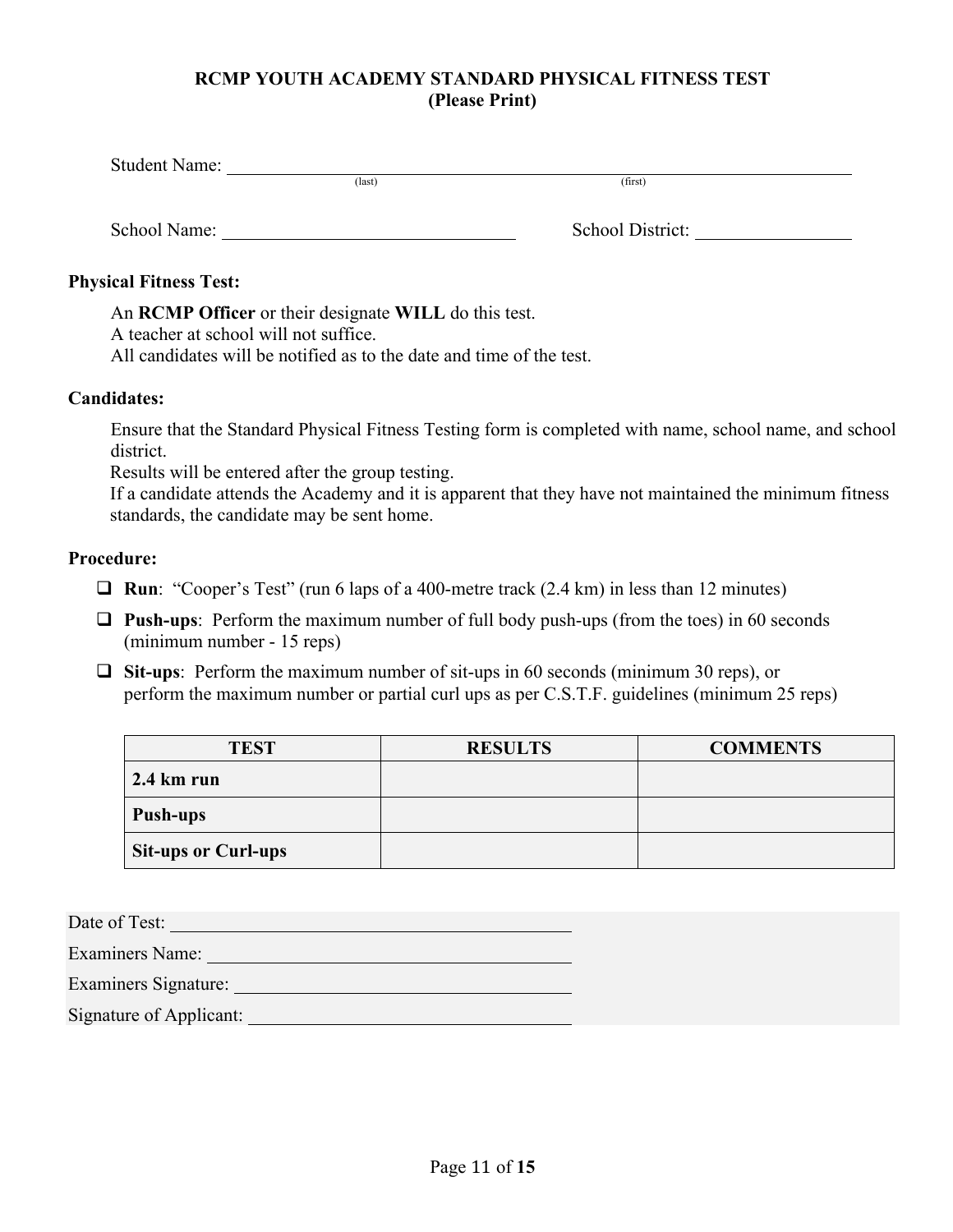#### **RCMP YOUTH ACADEMY CANDIDATE DECLARATION (Please Print)**

I, declare that **I have read all the information** in the RCMP Youth Academy Package.

I understand that the RCMP Youth Academy will be a **physically demanding program**.

I am **not aware of any existing medical conditions or physical problems** that would place me at risk by taking part in the program.

I have **answered all questions honestly**.

I am **prepared to undertake the challenges** presented at the Academy.

I understand that my acceptance for the RCMP Youth Academy will be based, in part, on the expectation and confirmation that **my behaviour both within my school district and within my community will have been beyond reproach**.

I understand that; at any point in the application process and, if accepted, at any point after my application has been accepted, **I will immediately notify my School District representative and their RCMP representative of any circumstance, within my school district and or within my community, or adverse contact with the police, that may bring the appropriateness of my behaviour into question**.

I understand that such circumstances as stated above may not necessarily result in my being removed as an applicant or candidate for the RCMP Youth Academy however, a **failure to disclose or conceal any of the circumstances mentioned above will result in my removal as an applicant or candidate**.

| Applicant Signature:                        | Date: $\qquad \qquad \qquad$ |
|---------------------------------------------|------------------------------|
|                                             | $(yyyy-mm-dd)$               |
| Parent or Guardian Signature:               | Date: $\qquad \qquad$        |
|                                             | $(yyyymm-dd)$                |
|                                             | Date: $\qquad \qquad$        |
|                                             | $(yyyymm-dd)$                |
| Administrator Signature: New York 1989      | Date: $\qquad \qquad$        |
|                                             | $(yyyy-mm-dd)$               |
|                                             | Date:                        |
| (constable will sign at Personal Interview) | (vyyy-mm-dd)                 |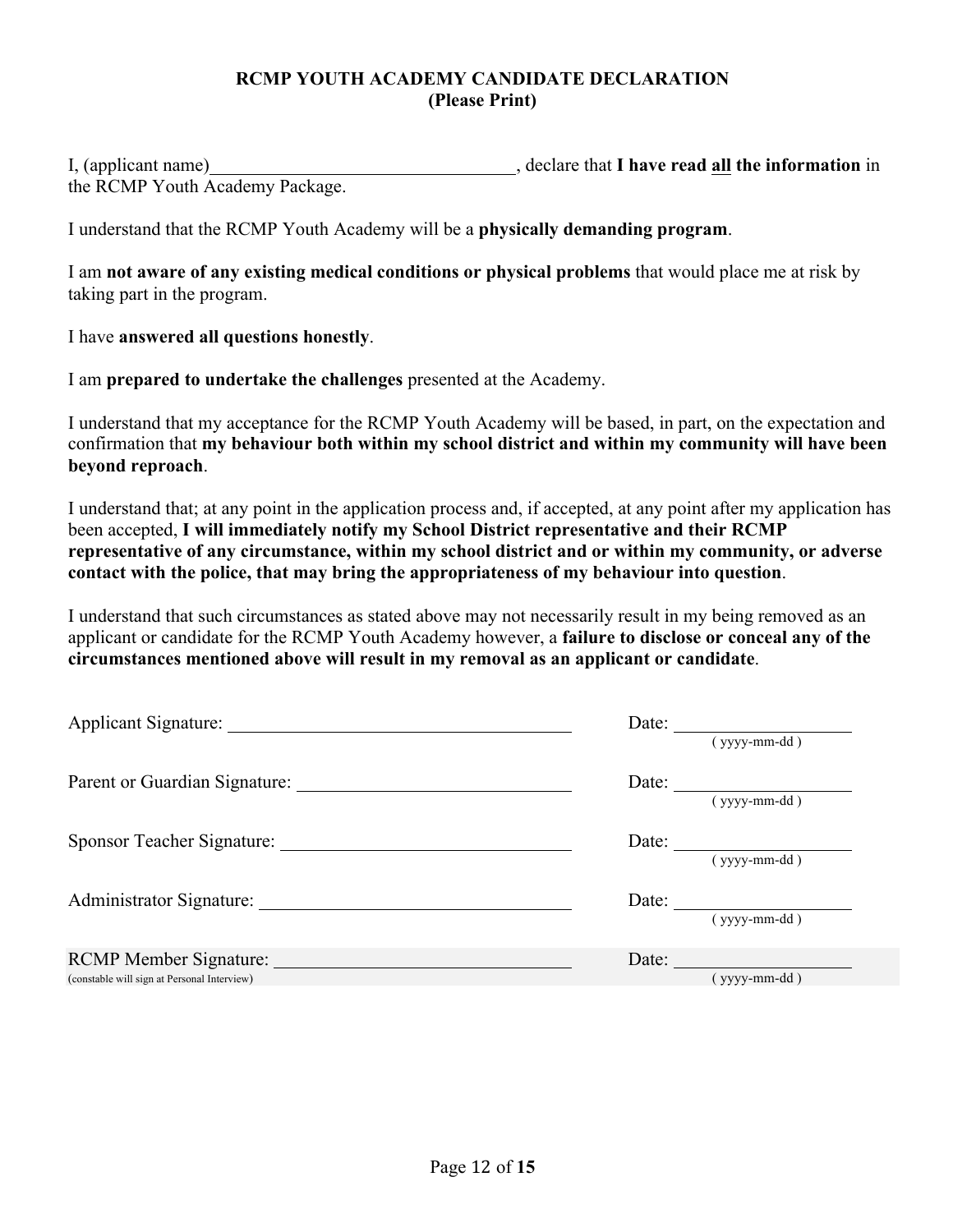### **RCMP YOUTH ACADEMY PARENT OR GUARDIAN DECLARATION (Please Print)**

I, (parent or guardian's name ) have **latter as a set of the set of the set of the set of the set of the set of the set of the set of the set of the set of the set of the set of the set of the set of the set of the set of information in the RCMP Youth Academy Package**.

#### I **support my son, daughter, ward's application**.

I understand that the RCMP Youth Academy will be a **physically demanding program**.

I am **not aware of any existing medical conditions or physical problems** that would place my son, daughter, ward at risk by taking part in the program.

I support the **honesty and accuracy** that my son, daughter, ward has **answered all the questions**.

I declare that my son, daughter, ward, is **prepared to undertake the challenges** presented at the Academy.

I understand that my son, daughter, wards, acceptance for the RCMP Youth Academy will be based, in part, on the expectation and confirmation that their **behaviour both within our school district and within our community will have been beyond reproach**.

I understand that; at any point in the application process and, if accepted, at any point after my son, daughter, wards, application has been accepted, they will **immediately notify their School District representative and their RCMP representative of any circumstance, within our school district and or within our community, or adverse contact with the police, that may bring the appropriateness of my son, daughter, wards, behaviour into question**.

I understand that such circumstances as stated above may not necessarily result in my son, daughter, ward being removed as an applicant or candidate for the RCMP Youth Academy however, a **failure to disclose or conceal any of the circumstances mentioned above will result in my son, daughter, wards removal as an applicant or candidate**.

Parent or Guardian Signature:

Date:  $\frac{y_{yy}-m-1}{y_{yy}-m-1}$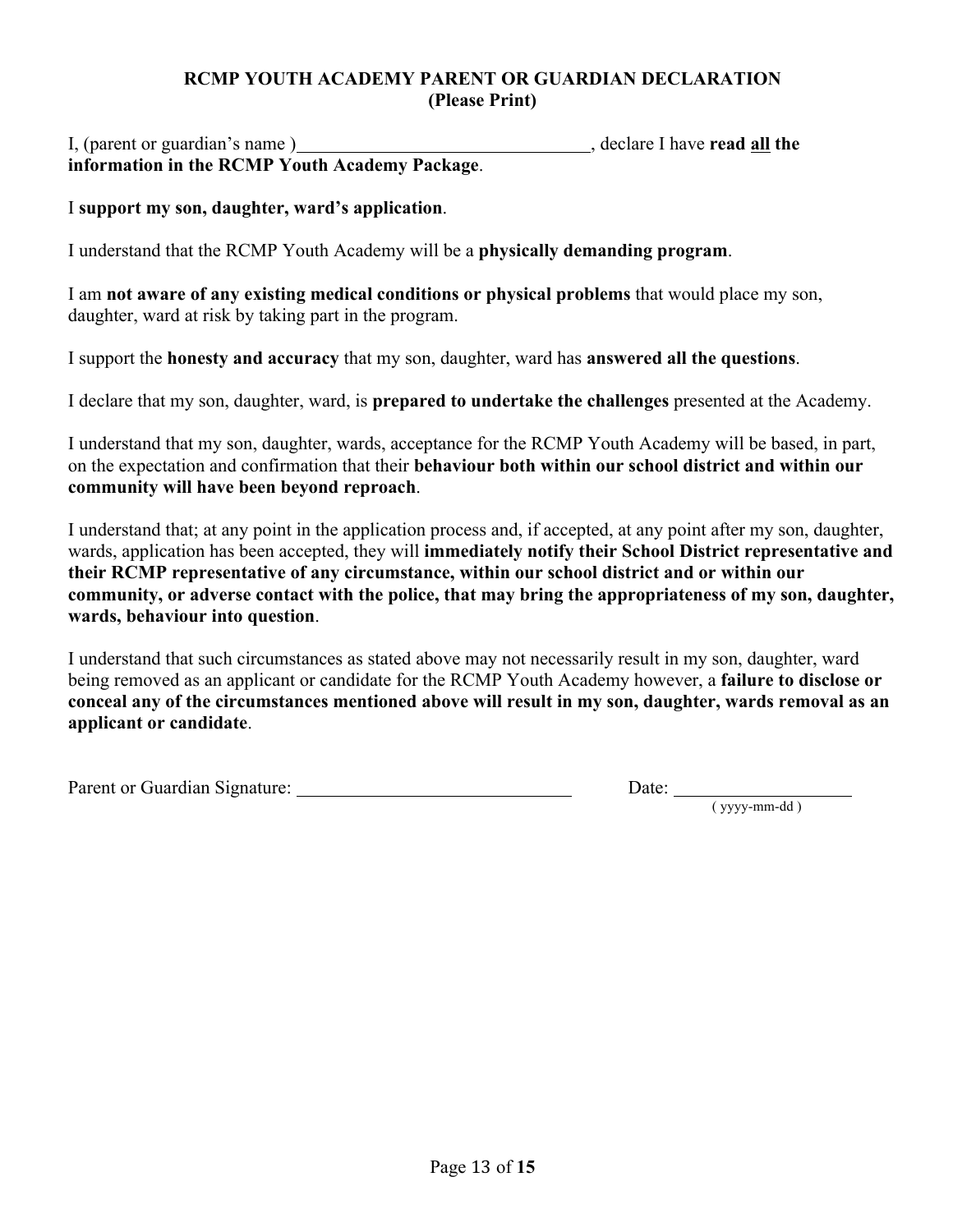#### **RCMP YOUTH ACADEMY SCHOOL ADMINISTRATOR DECLARATION (Please Print)**

#### **To be completed by a School District staff member responsible for addressing issues of student conduct, attendance and academic standing.**

I, (administrator's name) , support this student in their quest to be accepted into the RCMP Youth Academy.

I have reviewed this student's application and appropriate student records with respect to attendance, grades and behaviour.

I understand that this student's application for the RCMP Youth Academy will be based, in part, on the expectation and confirmation that their behaviour both within our school district and within our community will have been beyond reproach.

I understand that; at any point in the application process and, if accepted, at any point after this students application has been accepted, the school district will immediately notify their RCMP representative of any circumstance, within our school district and or within our community, or adverse contact with the police, that may bring the appropriateness of this students behaviour into question.

I understand that such circumstances as stated above may not necessarily result in this student being removed as an applicant or candidate for the RCMP Youth Academy however, a failure to disclose or conceal any of the circumstances mentioned above will result in this students removal as an applicant or candidate.

- $\Box$  I support this student's participation.
- $\Box$  I do not support this student's participation.

| Administrator in Support of Application: (please print) |        |         |
|---------------------------------------------------------|--------|---------|
|                                                         | (name) | (title) |

Administrator Signature: Date: Date: Date: Date: Date: Date: Date: Date: Date: Date: Date: Date: Date: Date: Date: Date: Date: Date: Date: Date: Date: Date: Date: Date: Date: Date: Date: Date: Date: Date: Date: Date: Date:

Date:  $(yyy-mm-dd)$